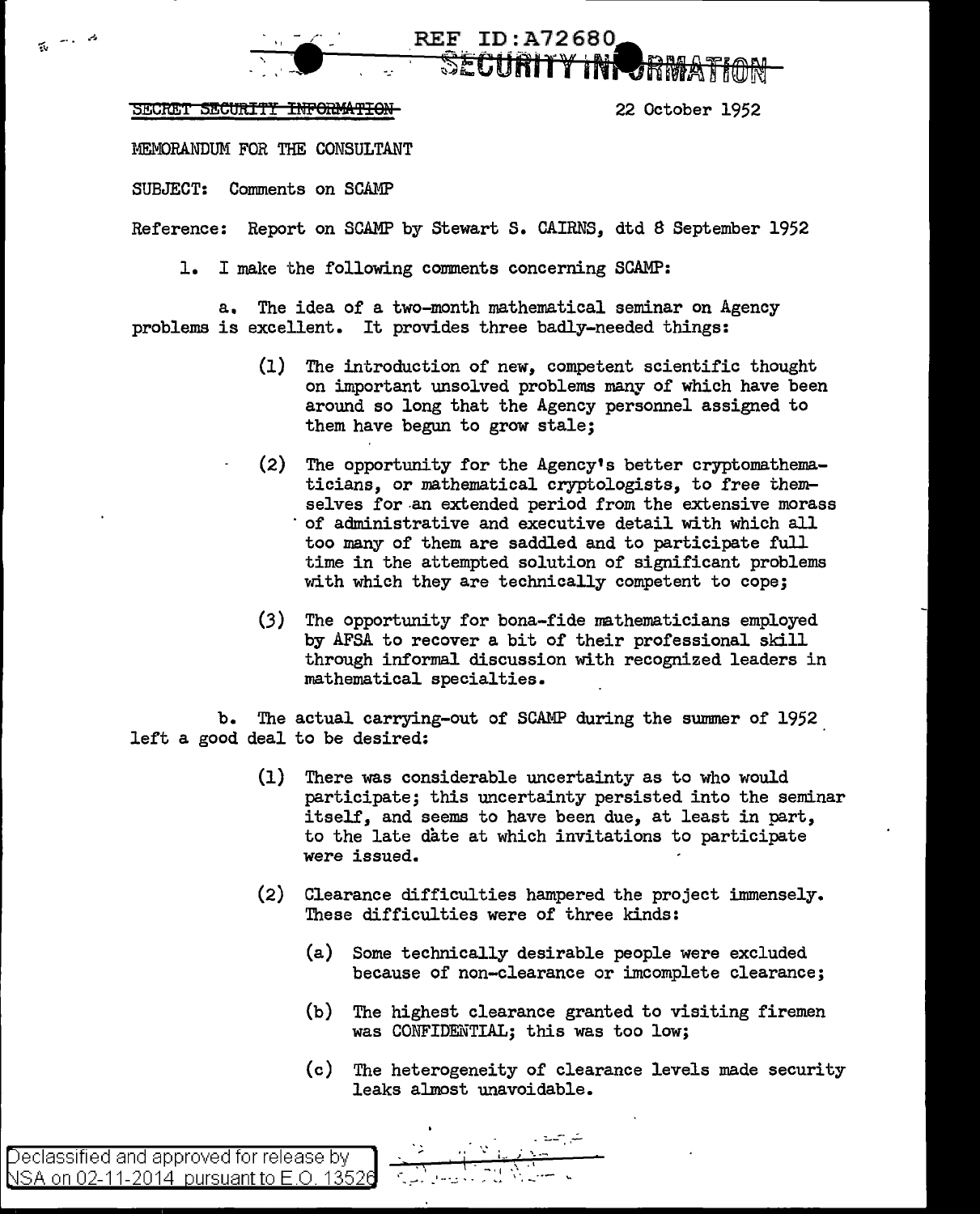SECRET SECURITY INFORMATION

22 October 1952

 $(3)$ The major SCAMP topic was the existence of finite projective planes of various orders, as set forth on pp. 4-5 of the reference. The significance of this topic to AFSA seems small to me, and the arguments adduced to support the idea that the topic is significant are, in my estimation, rather tenuous. I agree that the topic is of great mathematical interest; I agree further that certain steps forward were made; I question, however, the relevance of the subject and the adaptability of the methodology to AFSA problems.

**GURITY** 

c. There is a very real danger in projects such as SCAMP and AFSASAB that the Agency may make itself an enthusiastic but unwitting sort of computing machine for the use of "outside experts" who do not have any real responsibility for the operation of the Agency but who are very much aware of the advantages to pure research of having so large and rich an organization to support their personal research goals.

In line with these comments, I make the following recommendations: 2.

SCAMP should be reconstituted next summer.

Participation lists should be made up now. b.

2.<br>a. Being done work  $\checkmark$  c. Clearances should be started now. All hands should have full cryptologic clearance and indoctrination.

> d. The agenda should be established now, and thrashed out by the offices to insure that all subjects for discussion are in fact closely related to the AFSA effort. I feel that the Agency should not  $\mathscr{P}^{\mathsf{A}}$  attempt to support pure research without some assurance that the results, tif any, will be appropriate to its mission.

R. H. SHAW

Chief, Cryptosecurity Branch

Copies to:

C. Will be

**Postsy.** Cleared t.

Well duckers

under Health

Connais,

Chief, Cryptomathematical Division (34) Chief, Technical Projects Group (206) Technical Director, Office of Operations (20T) Chief, Office of Communication Security (O4) Chief, Analysis and Evaluation Division (41)

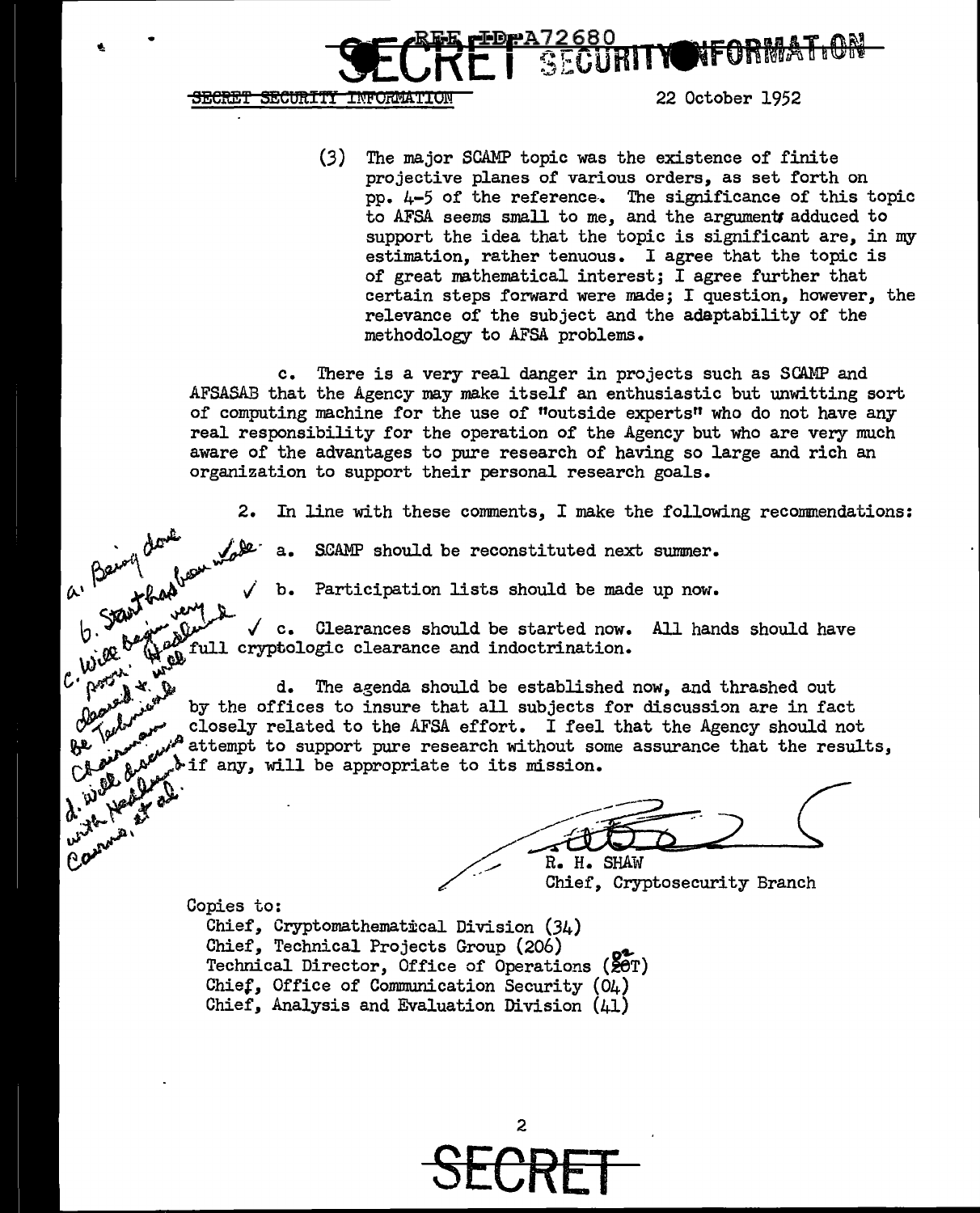

CONFIDENTIAL - Seeurity Information

Report on SCAMP

to the

Director

of the

Armed Forces Security Agency

Submitted by

Stewart S. Cairns

8 September 1952

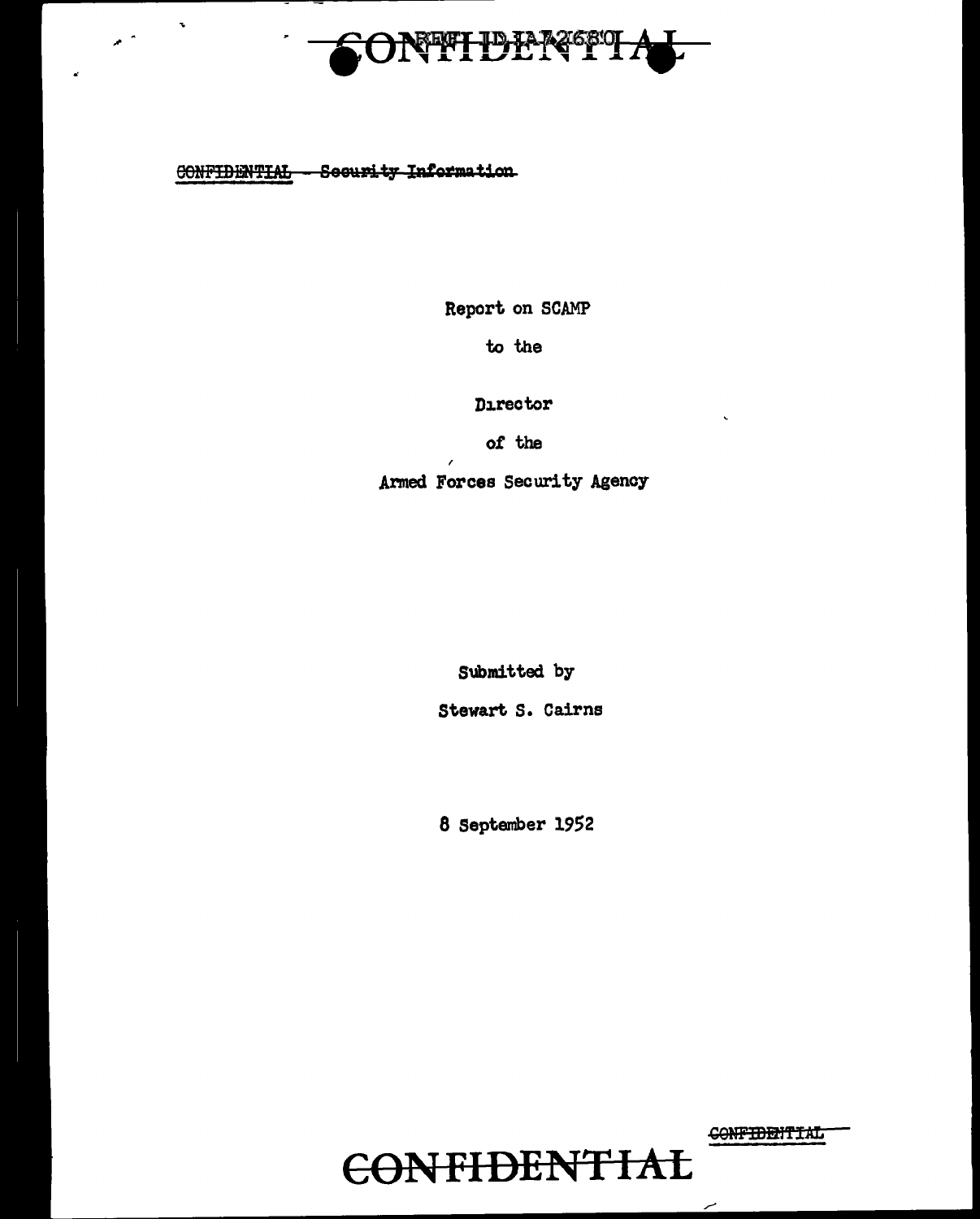

# CONFIDENTIAL

I

 $\ddot{\phantom{a}}$ 

Report. on SCAMP

# TABLE OF CONTENTS

# Section Title

- l. Introduction, origins of the symposium
- 2. The scientific work of the symposium
- *3.*  Administrative work
- 4. Suggestions regarding possible future efforts

# Appendices

| I.<br>II.<br>III.<br>IV.<br>v.<br>VI.<br>VII.<br>VIII. | List of participants<br>List of seminar meetings<br>List of conferences                                                                   |
|--------------------------------------------------------|-------------------------------------------------------------------------------------------------------------------------------------------|
|                                                        | List of other reports<br>Computations attacked<br>Reproduced seminar reports<br>Reproduced conference reports<br>Other reproduced reports |
| IX.<br>χ.<br>$\mathbf{X}$ .                            | Budgetary material<br>Suggestions from SCAMP members regarding future work<br>Miscellaneous selected correspondence                       |

CONFIDENTIAL

# GSN **FIDEN'F IAL**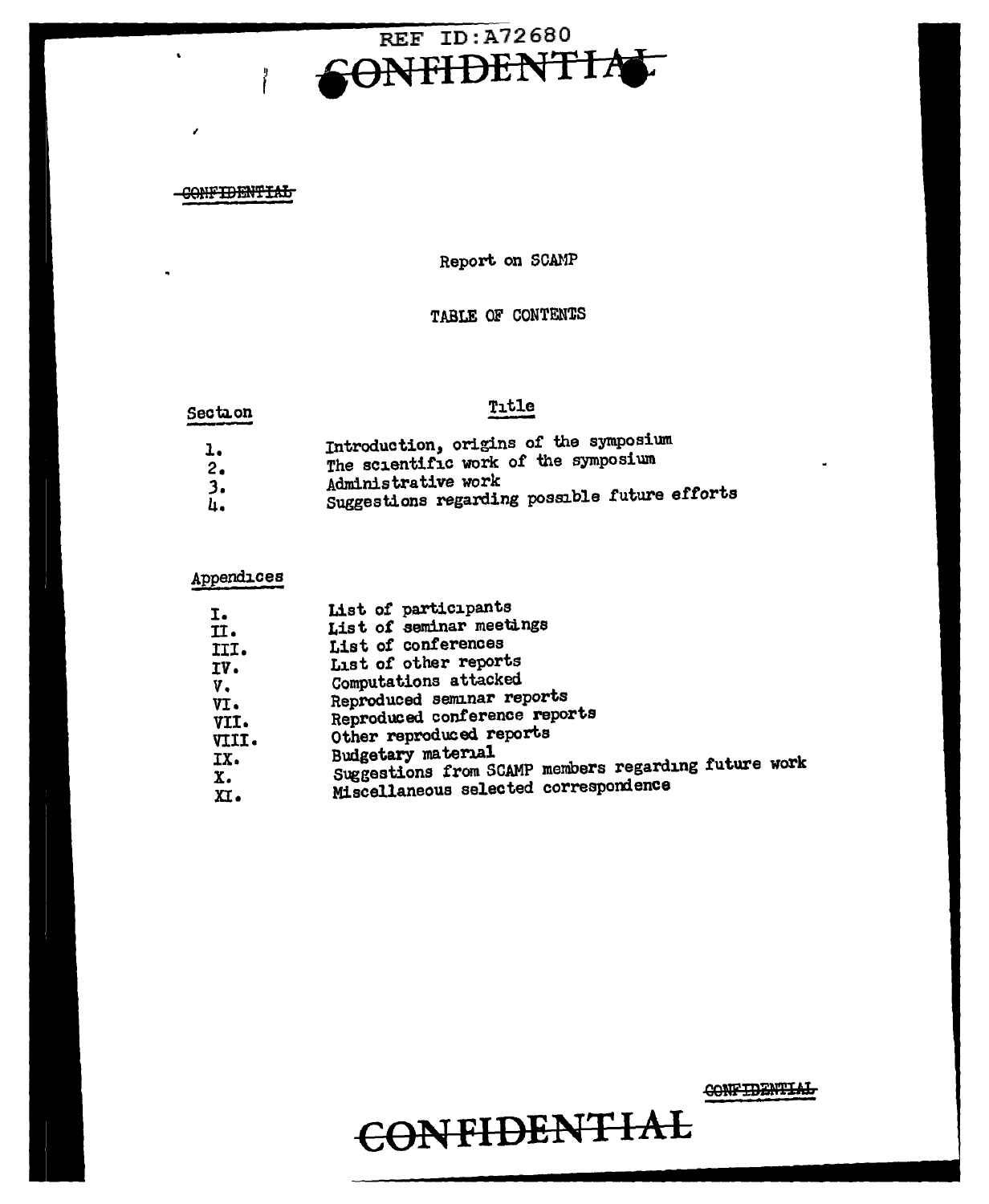

I  $\begin{array}{c} \end{array}$ 

<del>CONFIDENTIAL</del>

## Report on SCAMP

### l. Introduction

The summer symposium to which the name SCAMP was finally attached grew from discussions in SCAG. The initial proposals leading to SCAMP were made in 1951 by C. B. Tompkins in his role as a member of SCAG. Originally, a continuing project was intended. However, after various discussions, it was decided to conduct a summer symposium and, on the basis of experience therewith, to consider the desirability of later efforts. This decision was reached in March 1952, with the result that only about three months were available for the preliminaries to the  $\cdot$ symposiwn. Among the proposals by Tompldns was the use of the primarily mathematical part of SCAG, referred to as SCAM (Special Committee Advising in Mathematics), in an advisory capacity. The code name SCAMP was created in AFSA by adding the letter P to SCAM.

No fixed objectives were officially adopted for the symposium. *A*  set of proposed objectives was contained in a document "Notes on a proposed research project and symposium" by Tompkins, 18 March 1952, subsequent to an agreement by tho writer to serve as leader of the symposium, and these proposed objectives proved useful in preparing for and conducting the symposium. (The "Notes" are in Appendix  $XI$ .)

Because of the lateness of the decision to conduct the symposium,, difficulties were encountered in the recruitment of personnel. Many desirable participants had previous commitments, and the time was too

# <del>CONFIDENTIA</del>

<del>CONFIDENTIAL</del>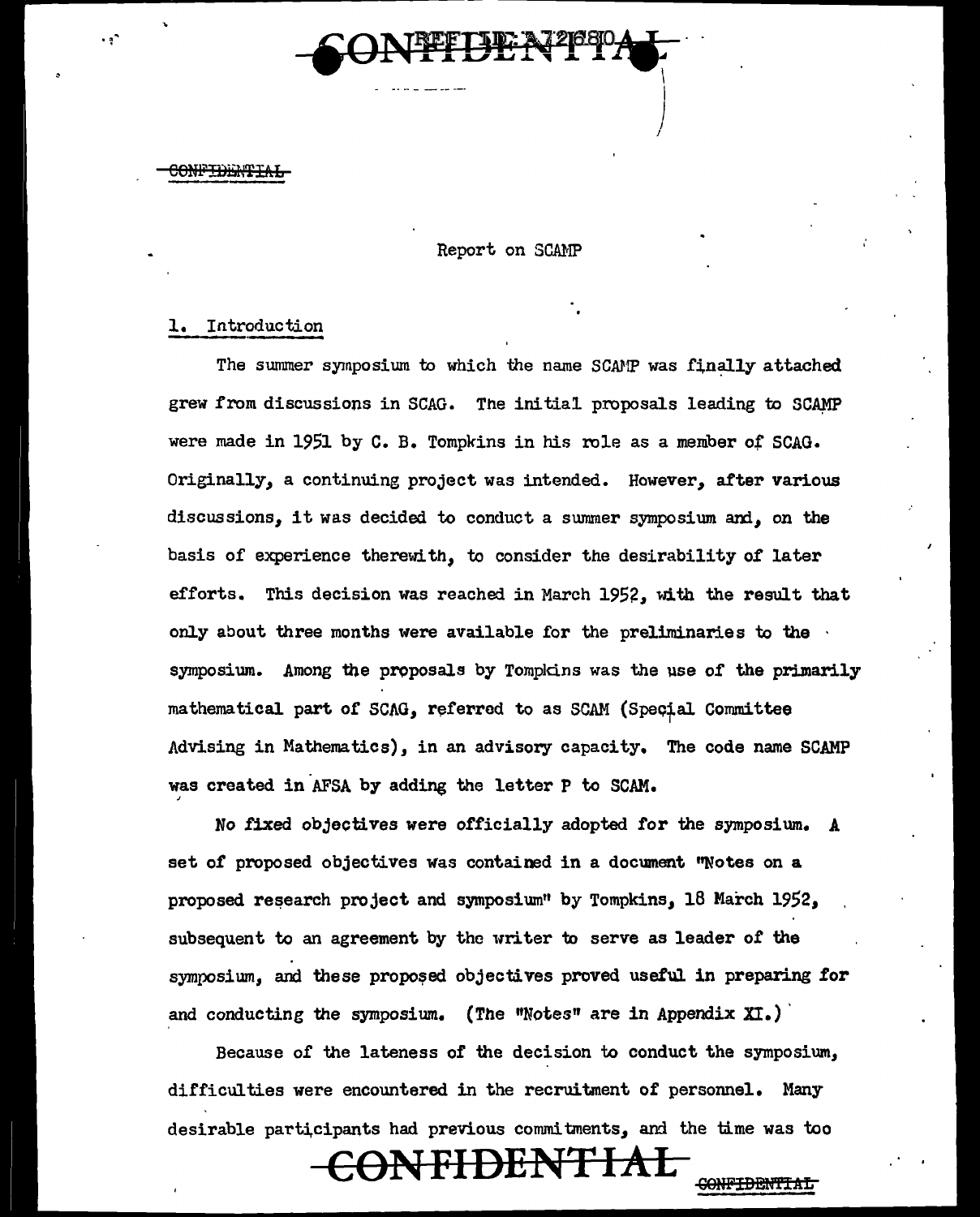

### **CONFIDENTIAL**

h,

short for the normal clearance procedures. This led to the use largely of personnel for whom evidence of clearability existed and also to the conduct of the symposium largely on a confidential level, though a higher security level would have been advantageous. (See Appendix for list of participants.)

Through the cooperation of members of the staff of the Institute for Nunerical Analysis in Los Angeles and of the University of California at Los Angeles, adequate office space was provided and provisions made for the necessary office supplies and equipment.

The symposium benefited in a numoer of ways from being located on the UCLA campus and associated with the Institute for Numerical Analysis of the National Bureau of Standards. A minor, but not inconsiderable, advantage was the comparative freedom from excessive summer heat, as a result of which more effective work can be accomplished there than in most parts of the country. Scientifically, SCAMP benefited by the availability of the computing equipment (SMAC and IBM) at the INA and by the proximity of mathematicians connected, at least for the summer, with UCLA, and INA and the Rand Corporation. This latter advantage extended beyond the pleasure and the general stimulation of associating with colleagues. Since one of the principal problems of the symposium was unclassified and of general mathematical interest, SCAMP sponsored a seminar on the subject (finite projective planes) and also a shorter seminar on mechanical aids to computation. Various mathematicians of the groups listed above not only attended the seminar meetings and

> $-2$  . **CONFIDENTIAL** <del>CONFIDENTIA</del>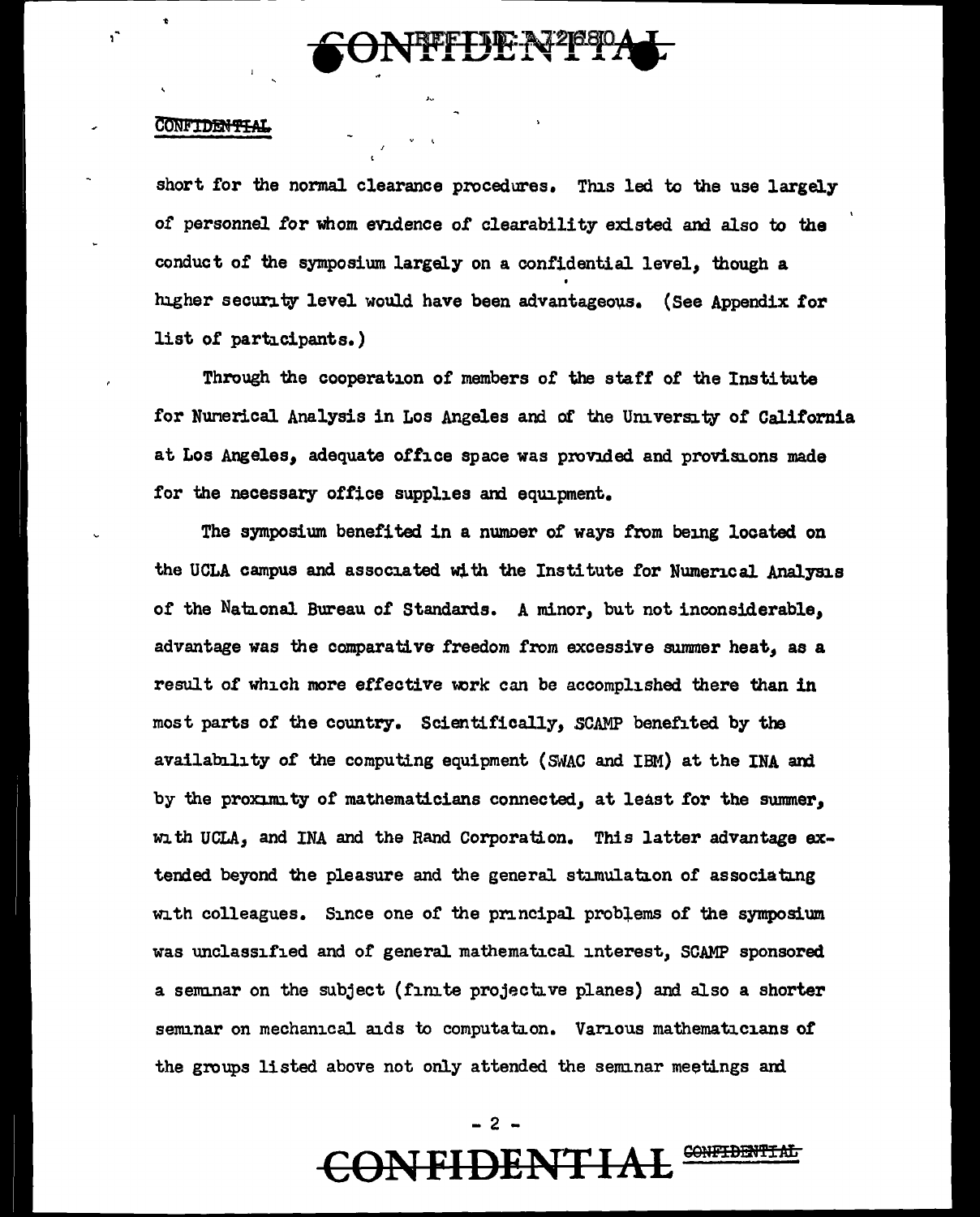

### <del>MITMENTIMOS</del>

 $\mathbf{r}$ 

 $\frac{1}{2}$ 

 $\mathbf{t}$ 

 $\bar{\pmb{\epsilon}}$ 

 $\mathcal{L}_{\mathbf{z}}^{\mathcal{A}}$ 

participated in discussions, but also took part as invited speakers. One such speaker, Assistant Professor Lowell J. Paige of UCLA, later became a member of SCAMP for three weeks. Conversely, a number of lectures sponsored by the INA and the Rand Corporation had a direct bearing on the interests of SCAMP and were attended with profit by various participants. Particularly valuable were (1) a series of talks at the INA on programming for computers, and (2) lectures by John von Neumann and Tjalling Koopmans at Rand or the so-called "assignment problem," whose formulation in terms of matrices is very closely related to one of the mathematical problems most significant to AFSA.

#### $2.$ The Scientific Work of the Symposium

The choice of the problems to which SCAMP devoted most of its effort was determined partly by the need for maintaining a low level of classification and partly, as the work progressed, by the interests of the participants. Prior to the opening of the symposium, a number of problems were suggested and discussed with AFSA personnel. In order to avoid a scattering of efforts over a variety of special questions and to enhance. the likelihood of useful contributions, attention was concentrated on introducing and studying

- Combinatorial problems with possible numerical solutions in $a<sub>z</sub>$ volving permutations.
- b. Computational schemes leading to exhaustive attacks on such problems,

 $-3 -$ 

CONFIDENTIAL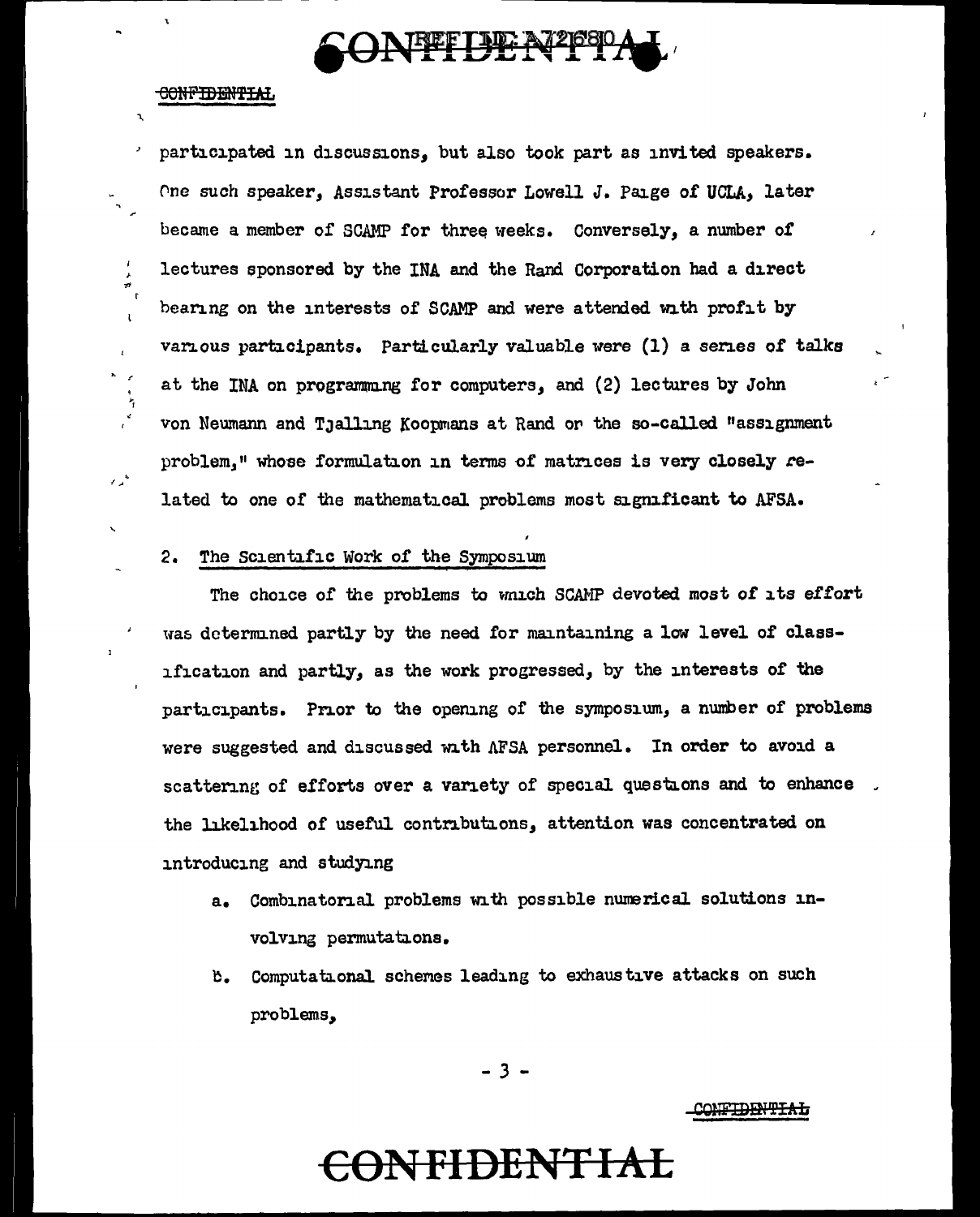# NFT EERYT

### eeMF'iflBM'f!Afi

 $\cdot$   $\cdot$   $\cdot$ 

c. Methods of attack involving the imbedding of such problems in a continuous space and the study of appropriate functions defined over the convex hull of the discrete set of potential solutions.

For a number of reasons, these general subjects were specialized to the question of the existence of finite projective planes of various orders. The participants devoted most of their efforts to items a. and b.,, on which definite progress was made. Promising approaches exist to the attacks in continuous spaces, and it is to be hoped that later efforts will involve their further development.

The study of finite projective planes leads to general questions involving pennutations. Since every pennutation can be realized as a cross-wired rotor, and since every cross-wired rotor yields a permutation, some fairly direct connections between AFSA's problems and those encountered in studying finite projective planes may be expected. These are outlined in the paper "Problems related to finite Geometries," Conference  $No$ . 18, Appendix VII, but in summary it might be pointed out that

- (1) The construction of a hitherto unknown finite'projective plane might lead to an example from which new and valuable knowledge of permutations could be gleaned;
- $(2)$  The problem of studying finite projective planes supports exhaustive attacks on SWAC which are very likely to carry over to AFSA applications.

-4-..

<del>CONFIDENTIAL</del>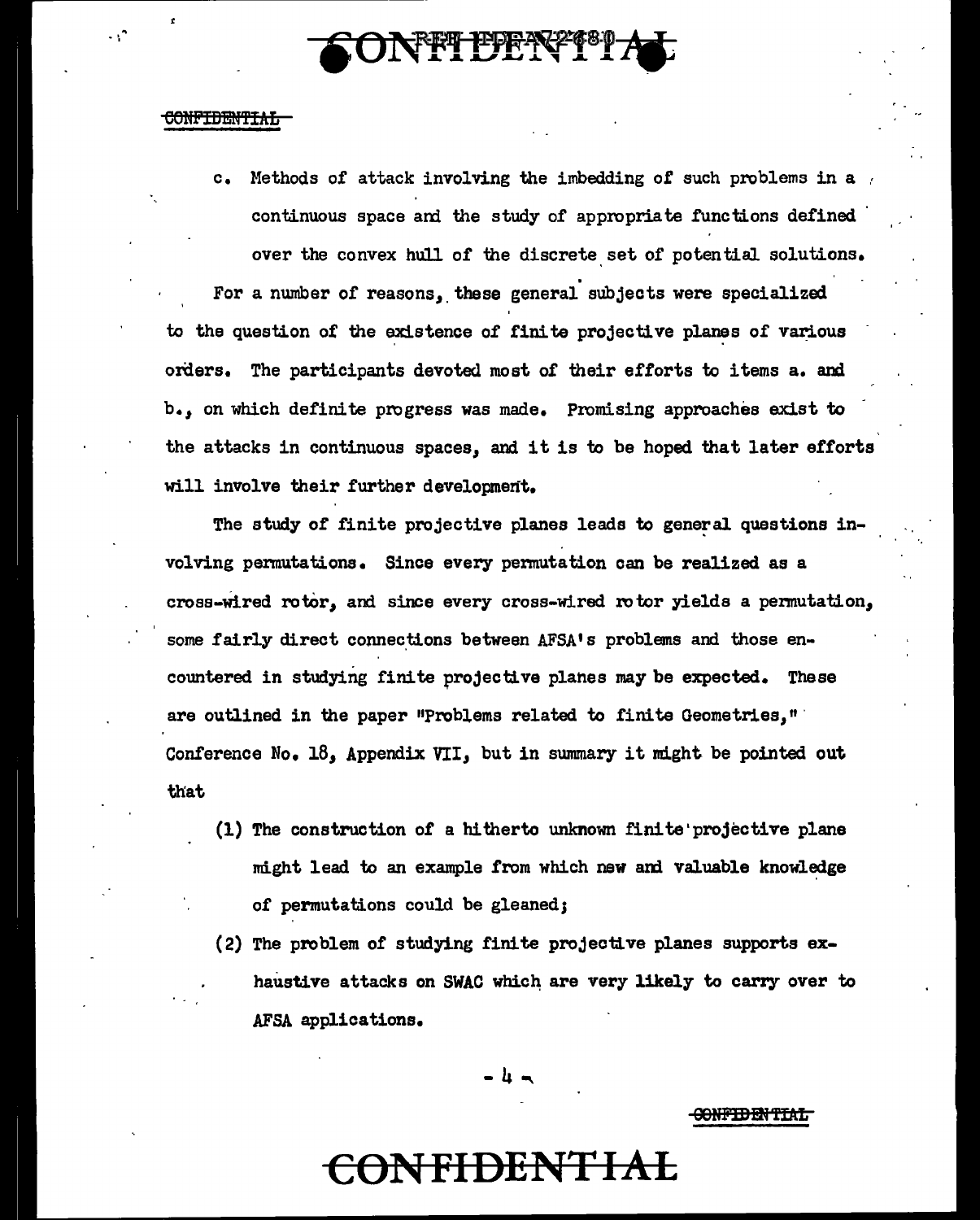

#### <u>CONFIDENTIAL</u>

In addition, it is true that finite projective planes have long been of general mathematical interest, and research articles are currently being published concerning them. Hence it was possible to conduct open seminars (see Appendix for list) in connection with SCAMP, thus strengthening our ties with the considerable group of mathematicians in the Los Angeles area during the summer, and stimulating their interest in a pure mathematical problem whose solution would be of practical value to AFSA.

Another short seminar (four meetings) and several conferences were devoted to the capabilities of various computing devices, especially with reference to the problems mentioned above. The talks given at these meetings were not reproduced, since the existing literature covers their subject matter.

Supplementing the open seminars was a series of conference (see Appendix III for list), some 0£ them classified and all of *them* confined. to SCAMP participants.

With few exceptions, the speakers at seminar meetings and at conferences wrote up their material, which was reproduced for later use. Copies of the resulting papers are in the appendices, as are a number of • other SCAMP reports written by the participants. The papers resulting I from the seminar on finite projectave planes were reproduced in sufficient quantities to permit some distribution by the Institute for Numerical Analysis, as well as within AFSA and among members of SCAMP. The remaining papers were not made available to the INA but were entirely reserved

- 5 -

### <del>ONFIDENTIAL</del>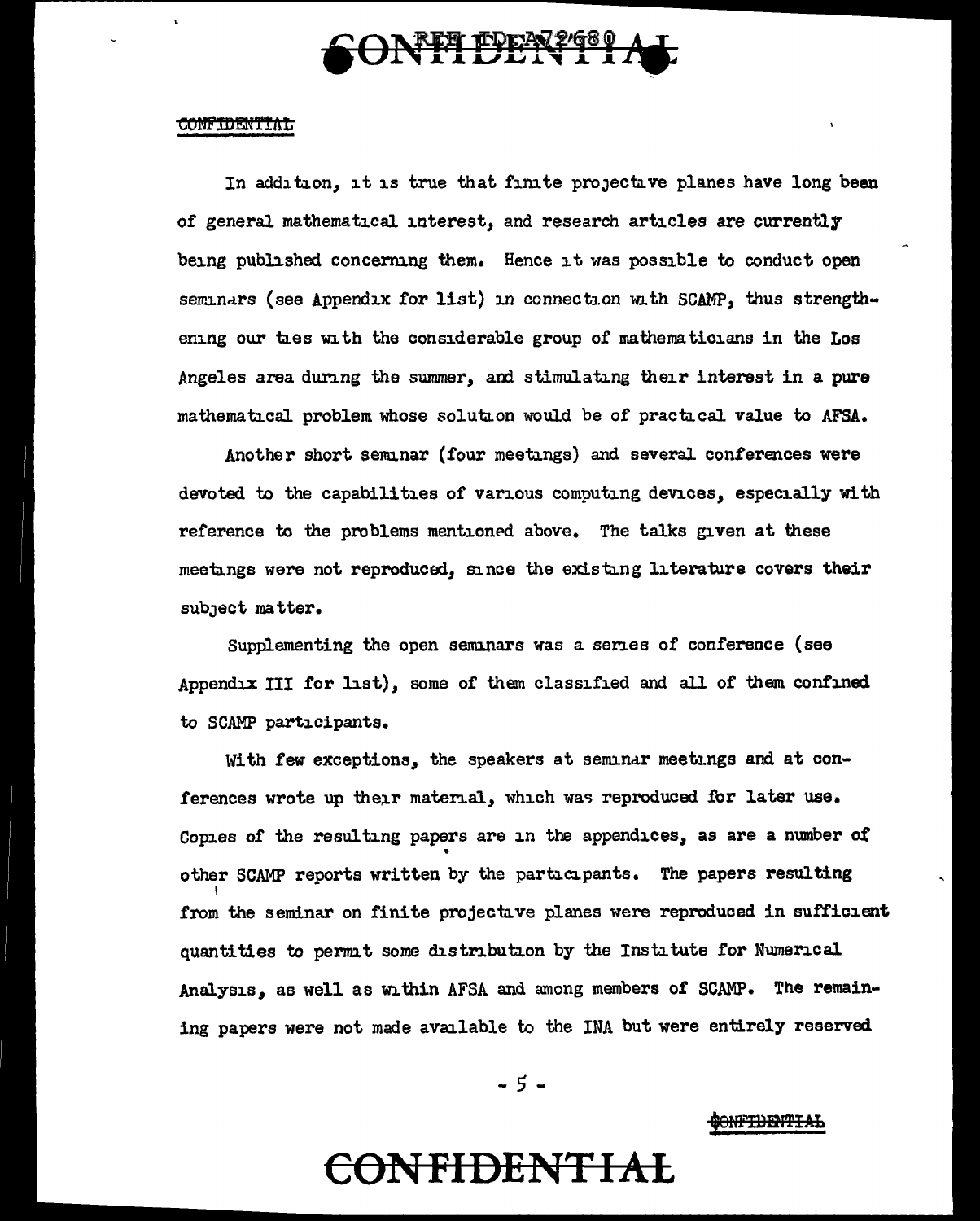

*r* 

# <del>CONFIDENTIAL</del>

. '

for AFSA and SCAMP uses.

The purposes of *the* eonferences were (1) to present introductory material indicating, within security limitations, the general area of the sponsor's interests (2) to suggest mathematical problems appropriate to SCAMP and (3) to discuss results and methods. Conference topics in- . cluded depths, weights and factors, measures of roughness, information theory, and permutation problems. (See Appendix VI.)

Research was pursued on both an individual am a collaborative basis. The spirit of teamwork was strong, and the participants from AFSA furnished valuable assistance in directing the other members along useful lines.

Among the results obtained, the following may be mentioned as samples. They are mere samples, and their listing here should not be taken to imply that they are considered more significant than other results which might have been listed:

- (1) In a paper by Paige and Wexler (Appendix VI, No. 2) new light was thrown on methods for passing back and forth between an incidence matrix of a finite projective plane and a corresponding set *of* mutually orthogonal latin squares.
- (2) Certain rational matrices associated. with finite projective planes were developed and presented in a seminar talk by Albert, who plans, if approval is granted, to publish the results in a research journal.
- (3) Dr. ward concentrated his efforts on computational procedures. He developed and successfully tried out a SWAC program of a

- 6 -

**CONFIDENTIA** 

<del>CONFIDENTIA</del>L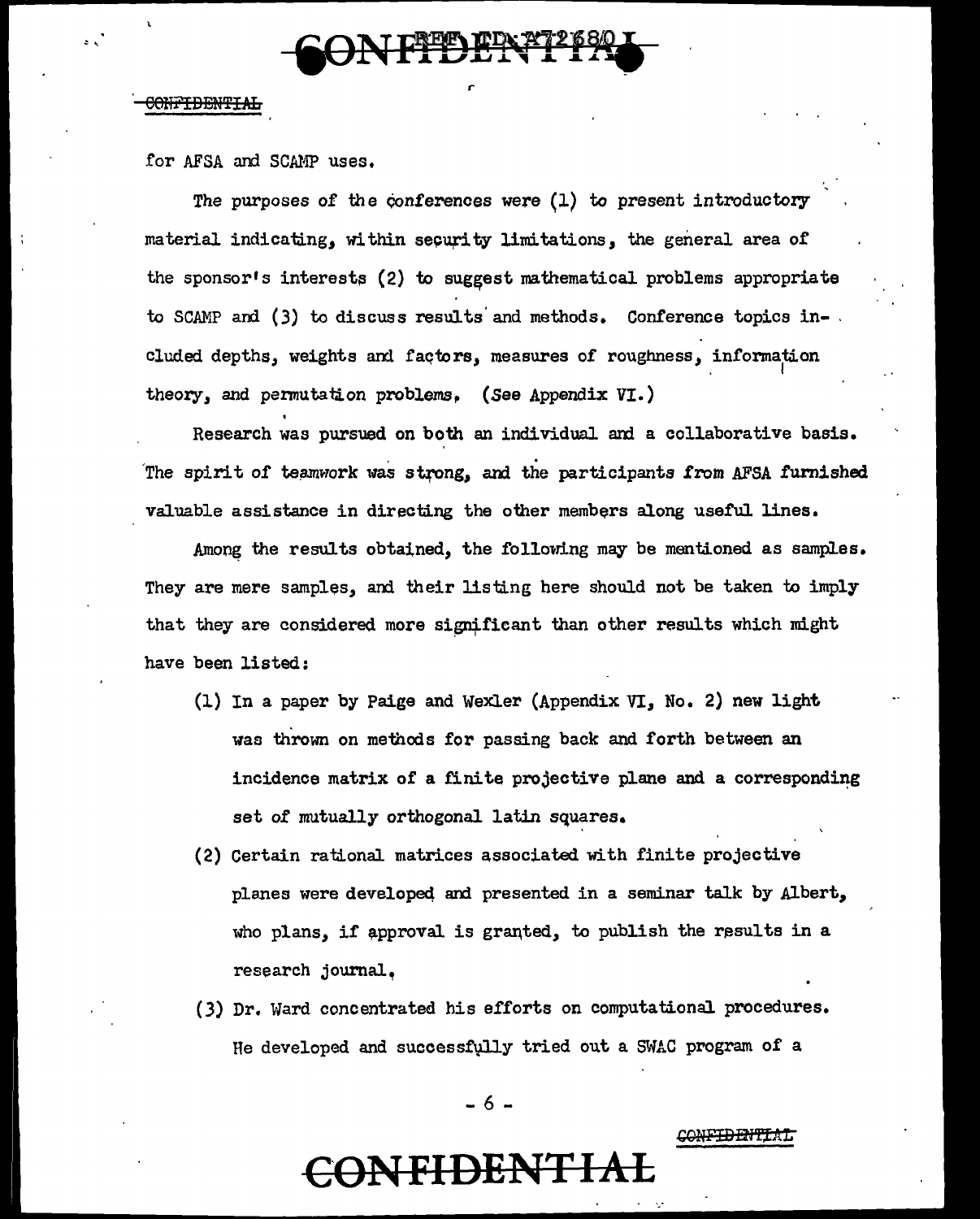

### <del>CONFIDENTIAL</del>

X

search for so-called "magic sets" or "transversals" in a latun square, of order  $10;$  also for a test to see whether such a square contains magic sets so related as to assure the existence of an orthogonal mate. This latter is a necessary, but not sufficient, condition for the existence of a finite projective plane of order 10. The methods can be used through order 12 on SWAC. (Report to be added to Appendix VI.)

- $(h)$  Dr. Tompkins, besides stimulating and advising other members on a variety of problems, obtained on SWAC a difference set of 513 numbers connected with a finite projective plane of order 512. In connection therewith, he programmed a search for a certain class of irreducible polynomials. (Appendix  $VI$ , Nos.  $14$ ,  $15.$ )
- (5) A brief method was presented by Botts for demonstrating the non-existence of five nutually orthogonal.  $6 \times 6$  latin squares, hence the non-existence of a projective geometry of order 6. While the result was known, the method is new and may lead to successful attacks on unknown cases. (Report to be added to Appendix VI. )
- (6) A theorem was proved by Hanson on the number of permutations associated with a given difference set. (Report to be added to Appendix VI.)

Various promising attacks on problems were initiated but left

- 7 -

CONFIDENTIA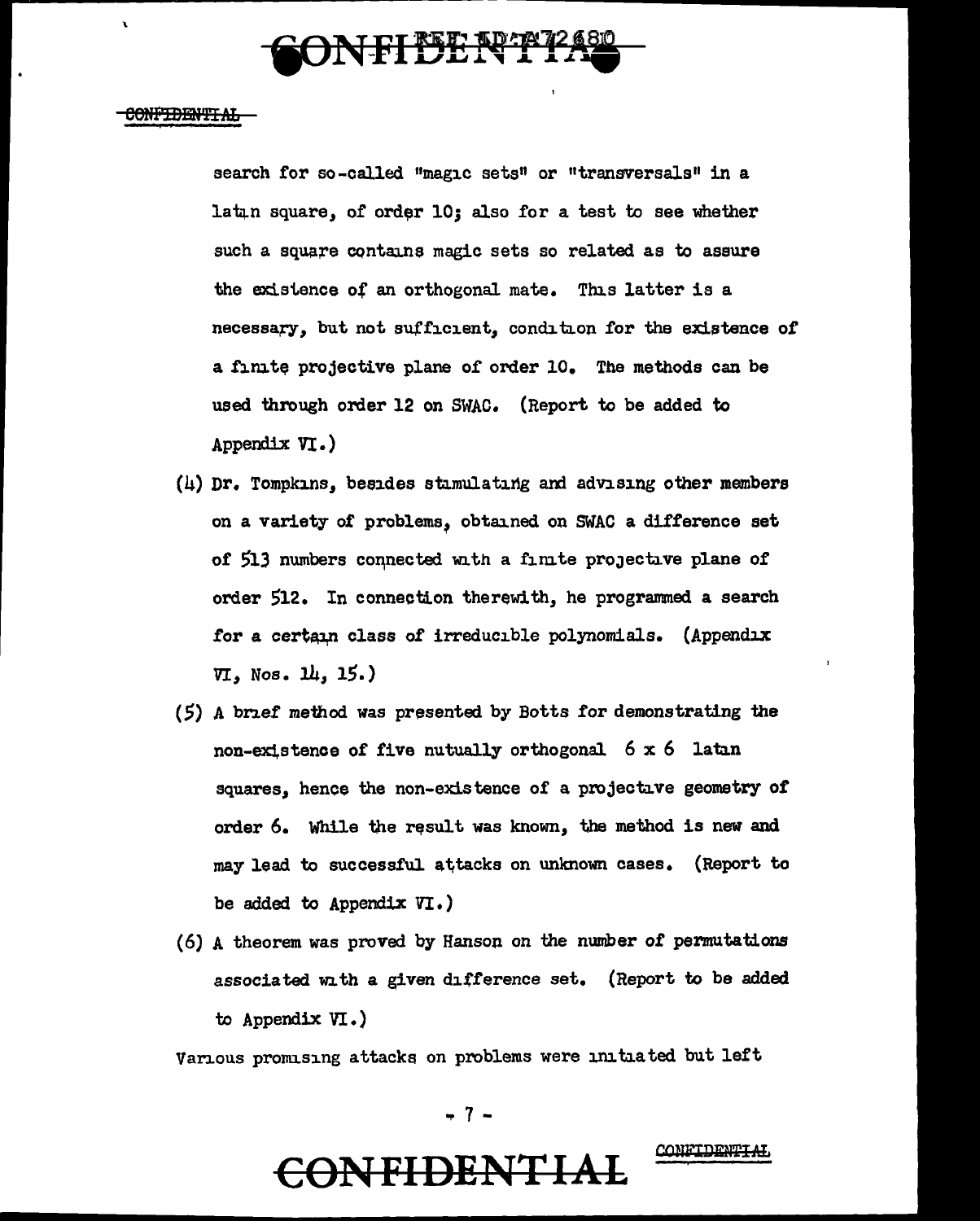

## **GONFIDENTIAL**

 $\mathbf{r}$ 

incomplete at the end of the symposium. Among these may be mentioned a collaborative approach by D, w. Hall and G. A. Hedlund. to the probiem of the existence of a finite projective plane of order 10. Furthermore, the results listed above are mere stages on the way toward larger problems and thus also represent incomplete attacks. In addition, members of SCAMP proposed, for possible future consideration, several problems related to those on which actual work was performed.

The valuable work of the participants from AFSA is not individually recorded in this report, since it would be difficult to do so without seeming to make comparisons among them. Much or their contributions took the form of oral discussions and of direct assistance to the other members of SCAMP, who are relatively unfamiliar with the problems of AFSA.

### J. ·Administrative work.

As indicated in Section 1 above. SCAMP was brought into being with little time for advance planning. The writer, as chairman, assumed responsibility for almost all phases of the arrangements: (1) administration of funds, (2) recruitment of personnel, (3) scheduling of conferences and seminars,  $(l_i)$  general supervision of research activities, and of the reproduction of reports. These duties might well have been divided among a number of people. The important matter of arranging for office space and equipment was handled with the aid of C. B. Tompkins, who was in the Los Angeles area in advance of the symposium, and with the cooperation of staff members of INA and UCLA.

- 8 -

#### CONFIDENTIAL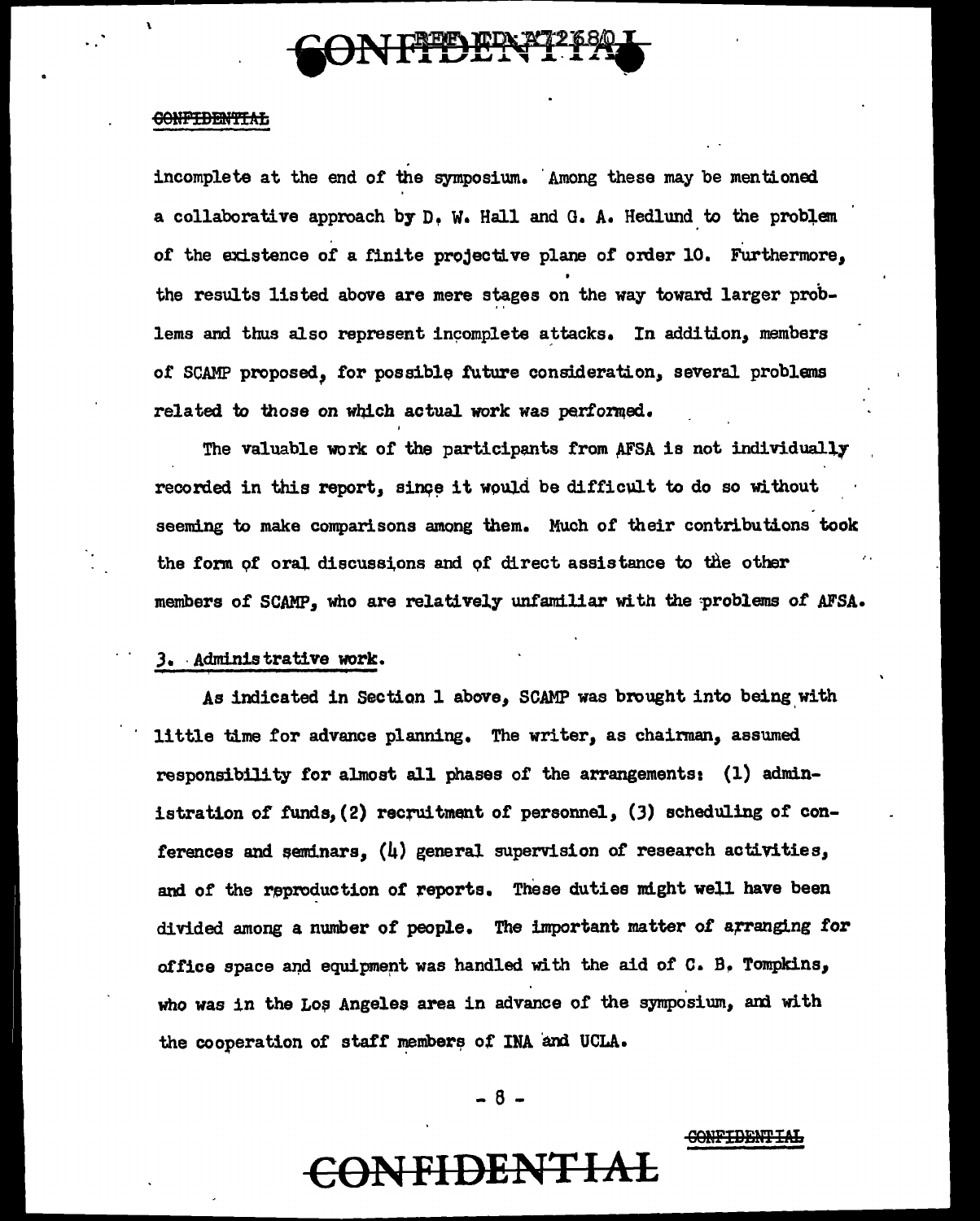

### **CONFIDENTIA**

 $\cdot$  .  $\cdot$   $\cdot$  .

The space occupied by SCAMP consisted of Rooms 323 and 325-329 inclusive in the old Chemistry Building at UCLA. Room 323 has a capacity of six persons without crowding, as does 325, which is divided into two rooms holding three each. Room 327 is likewise thus divided, with three desks in one part and appropriate space in the other for the safe file, the librarian and the chairman. Rooms 326 ani 329 are offices for three each, and Room 328 was-used as a conference room. Such space is adequate for a symposium of the size of SCAMP.

The SCAMP budget was set at a lump sum of \$25,000, transferred from AFSA through the ONR to the INA, with assurances of further funds if essential to the success of the undertaking. Roughly speaking, about \$18,000 was allocated to salaries, travel expenses and associated overhead, about \$6,000 to computing (SWAC and IBM), and about \$1,000 to office equipment, supplies, telephone charges, and so on. Some computing on SWAC is still in progress, and some other additional expenses are yet to be incurred before the work of SCAMP is completed. In a supplement to this report, a breakdown of actual. expenditures as of 15 September will be given. It appears likely that some unexpended funds will remain after that date and might well be used for further computation growing directly out of the work of SCAMP. Appendix IX contains correspondence relating to budgetary matters.

# 4. Proposals for the future.

Suggestions for the immediate future were made to the Director of the Armed Forces Security Agency when he visited SCAMP on 14 August and

- 9 -

CONFIDENTIAL

**EONFIDENT**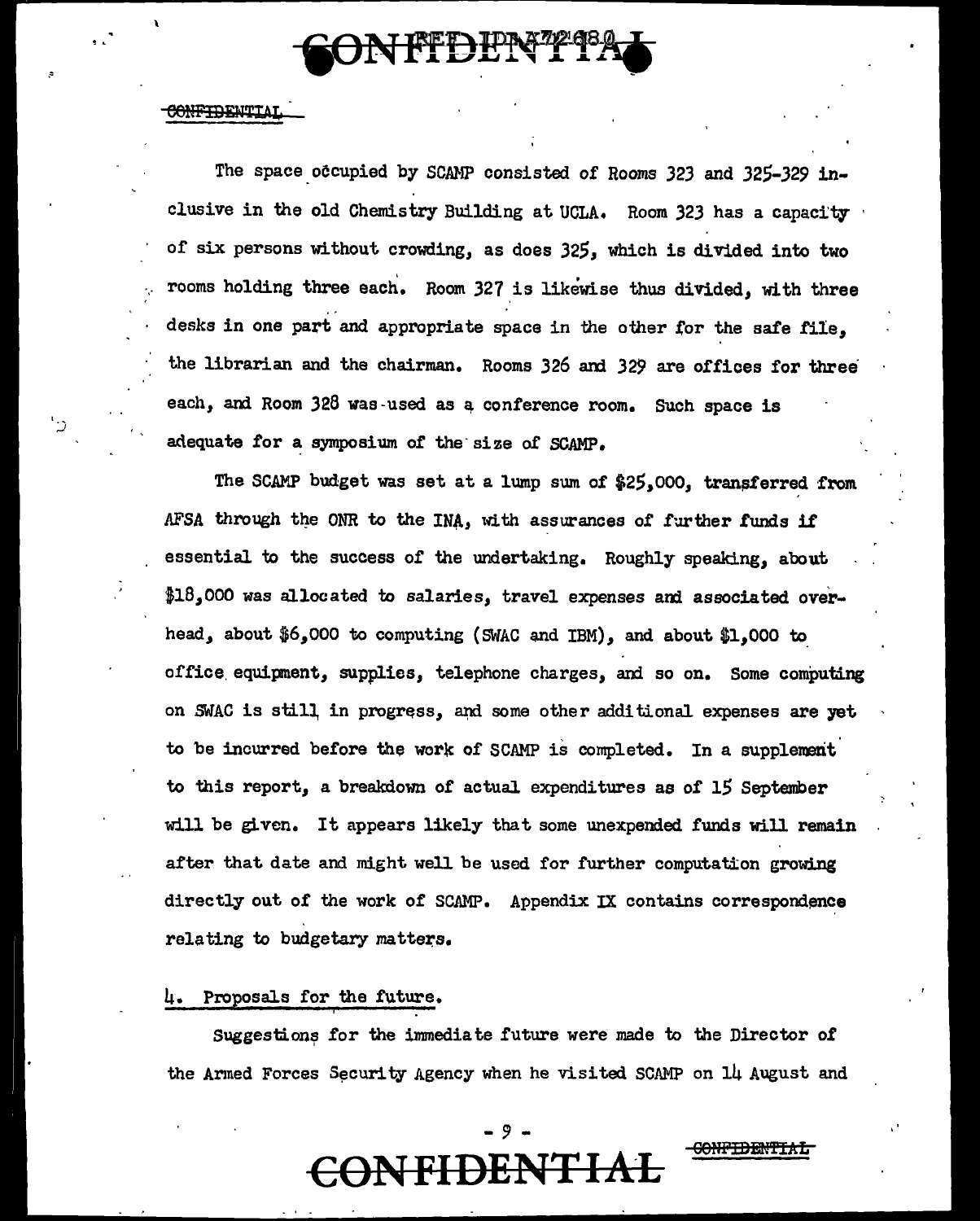

# <del>CONFIDENTIAL</del>

conferred with the available SCAG members: S. S. Cairns, H. P. Robertson and C. B. Tompkins. It was recommended (1) that AFSA sponsor a second summer symposium similar to SCAMP at the same location in 1953, (2) that there be some work at UCLA on a reduced scale during the academic year  $1952-3$ , to avoid a discontinuity between the two symposiums and  $(3)$  that decisions concerning later efforts be reserved until the work of SCAMP has been suitably evaluated.

The following suggestions, some of them obvious and some resulting from the experience of this year's symposium, may prove helpful in future planning.

- (1) It is of the greatest importance to start as early as practicable on the task of recruiting and clearing personnel, since clearance procedures are notoriously time-consuming and since the most desirable mathematicians are likely to make other commitments for the summer, if not approached early.
- (2) Although the research program will be partly dictated by the talents and interests of the participants, there should be an early decision as to general objectives. Reference is made to the following items in Appendix XI:
	- (a) "Notes on a proposed research project and symposium," 18 March 1952 by C. B. Tompkins.
	- (b) Letter of 24 June 1952 from Tompkins to D. C. Spencer.

 $-10 -$ 

### CONFTDENTIAL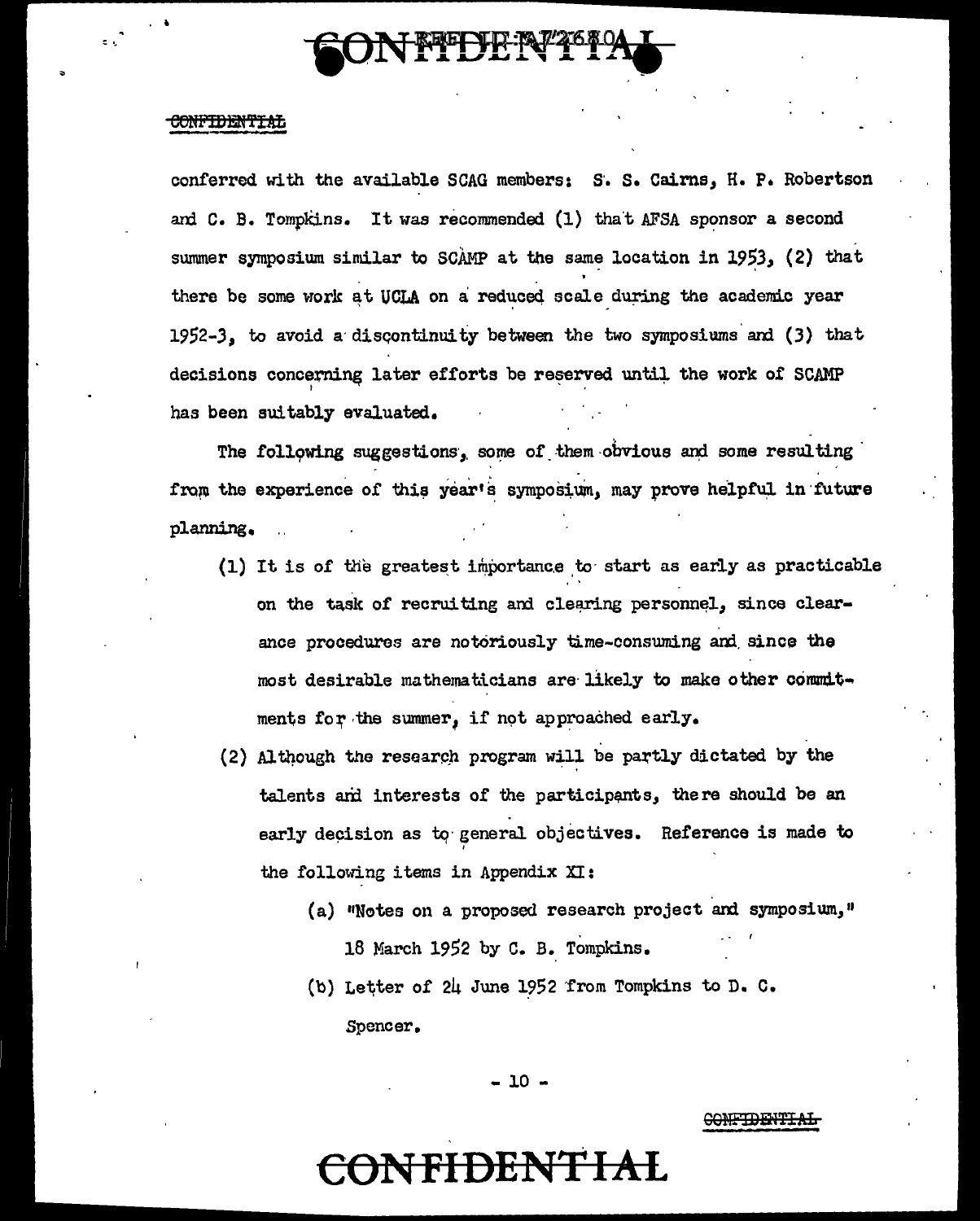<del>CONFIDENTI</del>

(c) Memorandum on "The Objectives of SCAMP" from S. S. Cairns to the members of SCAMP, 16 July 1952. Prospective participants should be informed of the general objectives in advance and also, insofar as possible, of particular problems proposed for attack. (3) It might be well to have both an administrative and a technical

chairman. The technical chairman, who might be chosen from the INA or from UCLA, would assume responsibility for financial negotiations with prospective participants and for the provision of suitable working space, office equipment so on. Some secretarial assistance might be provided by the INA, although an AFSA librarian is also needed to take care of the classified. files, to prepare classified reports and to supervise their reproduction. The technical chairman could concentrate on the research program, including the planning of expository background lectures, presentation of new results and conference discussions devoted to work in progress. He should also have the duty of preparing a final report. If thus freed from the non-research administrative burden, he might have time to do some mathematics himself. This division of duties, or some modification thereof, should make it easier to secure a good technical chairman.

 $(4)$  From the first planning stage on, there might well be an advisory committee of fully cleared mathematicians, who would

### - 11 -

# **)NFIDENTIA**